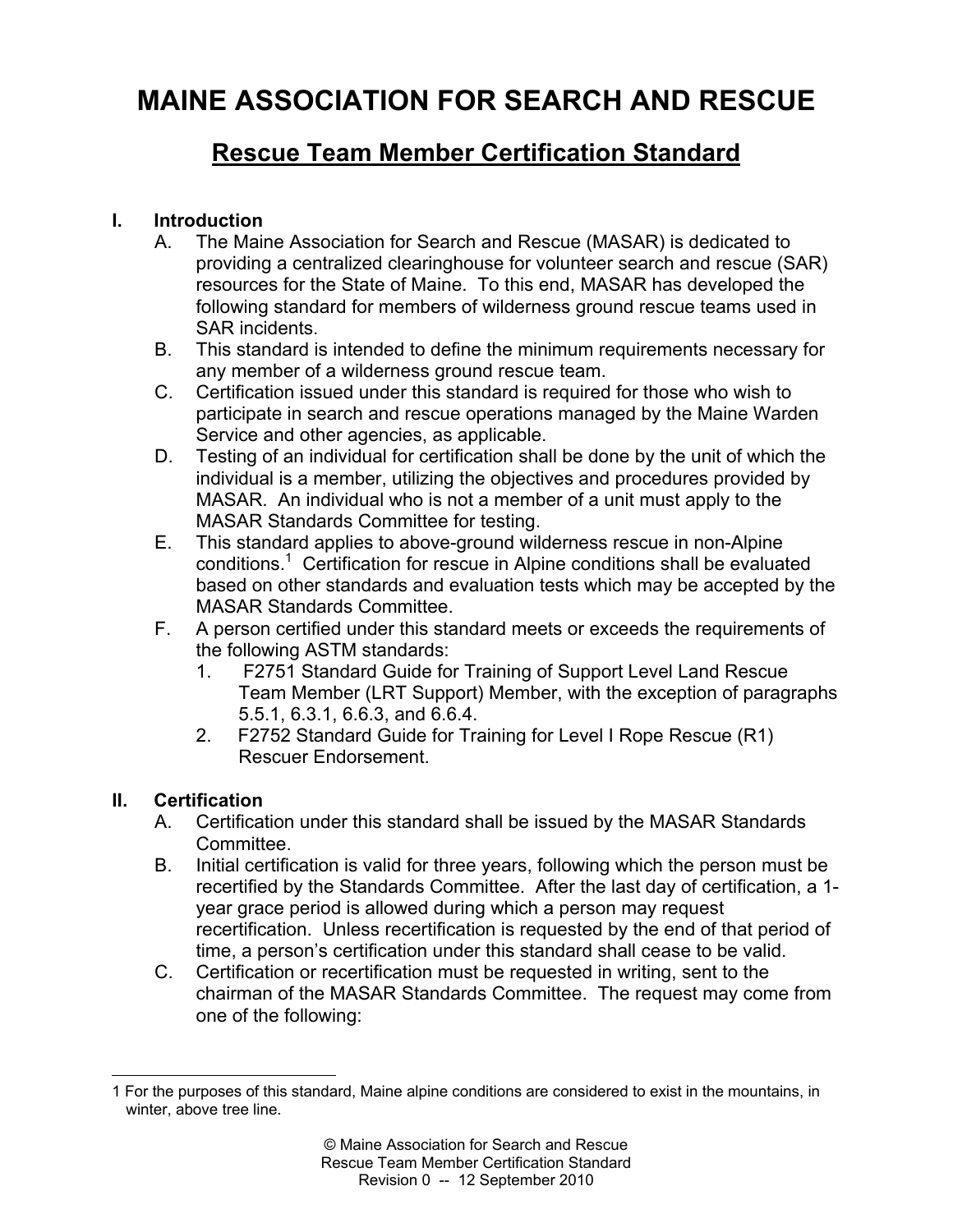- 1. an officer of a MASAR-certified unit;
- 2. the certified individual him or her self.

## **III. Suspension and Revocation of Certification**

- A. Suspension
	- 1. Any person who is temporarily unable to work in the field for an extended period (usually greater than six months) should request inactive status from the Standards Committee.
	- 2. The Standards Committee may suspend anyone who does not request inactive status when some deficiency impedes that person's effectiveness.
		- a) When a report of someone's deficiency is brought to the attention of the Standards Committee, the committee will consult with that person and the unit training officer before taking any action.
		- b) The person in question will have the right to challenge any report of deficiency and has the right to know and confront the person who makes the report. He or she may provide written, oral, and recorded testimony in his or her support.
		- c) The committee may take one of the following courses of action upon the challenge of a ground searcher's competence.
			- (1) The committee may confirm that person's continued certification.
			- (2) The committee may require that the person in question complete the re-certification process before the normal recertification time.
		- d) In all instances, the person in question shall have the right to request a field test or the relevant parts thereof, in order to confirm certification.
- B. Revocation
	- 1. The committee shall have the option of permanently revoking a Rescue Team Member's certification in the following circumstances.
		- a) Retirement of the Rescue Team Member from active service.
		- b) Serious misconduct on the part of a Rescue Team Member which endangers the operation or credibility of the SAR enterprise.

# **IV. Documentation Required for Initial Certification or Recertification**

A. Rescue Team Member Initial certification

The applicant must provide the MASAR Standards Committee with copies of the following:

- 1. Proof of current certification by MASAR as a Search Team Member.
- 2. Proof that he or she has met all of the requirements of Appendix A of this standard.
- 3. Proof of current certification in CPR from the Red Cross, American Heart Association, National Safety Council, or equivalent organization.
- 4. Proof of current certification in First Aid (or higher level certification), from the Red Cross, American Heart Association, National Safety

© Maine Association for Search and Rescue Rescue Team Member Certification Standard Revision 0 -- 12 September 2010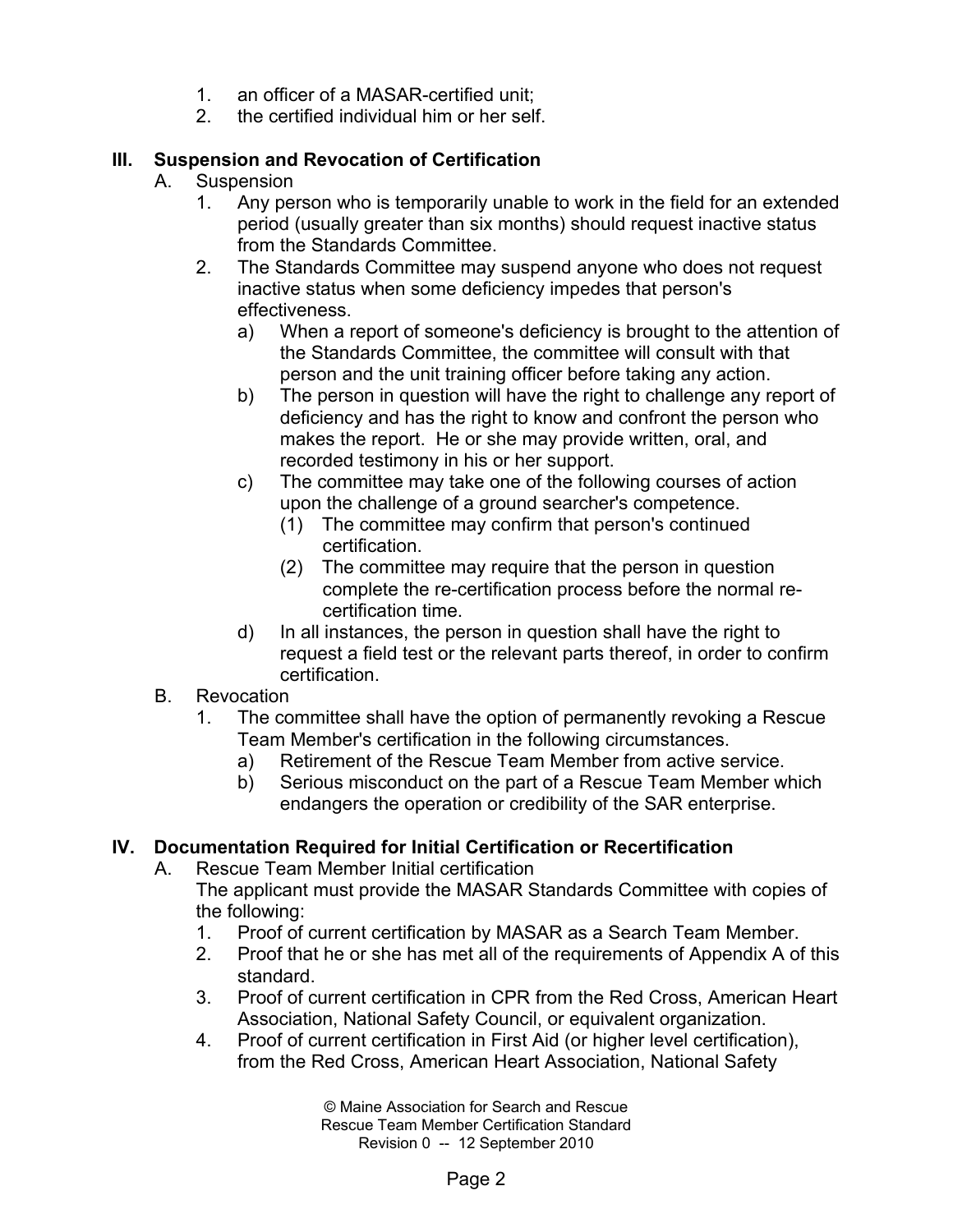Council, or equivalent organization.

- 5. Proof that within the past six months the applicant has met the requirements of an aerobic fitness evaluation test equivalent to one of those in Appendix A of the MASAR Search Team Member certification standard.
- 6. Letter of recommendation from an officer of a MASAR-certified unit who is familiar with this person and his or her abilities. This letter shall state that the person is capable of the following, in his or her unit's regular area of operations:
	- a) Self-sufficient and able to function independently in the field for a period of at least 12 hours
	- b) Perform rescue duties in any and all "normally expected" conditions, including darkness
	- c) Perform rescue duties in all terrain likely to be encountered
	- d) Perform rescue duties under reasonably anticipated seasonal conditions (see Section I, Part E, above)
	- e) Understanding and avoiding hazardous environments
	- f) Safely and effectively work within the incident command system
- B. Rescue Team Member Recertification The applicant must provide the Standards Committee with copies of the following:
	- 1. Request for recertification from an officer of a MASAR-certified unit who is familiar with this person and his or her abilities.
	- 2. Proof of continuing training as shown by written records from the Training Officer (or equivalent), the President, or the Director of a MASAR-certified unit. These records must attest to the successful continuance of a SAR training program administered by that unit.
	- 3. Proof of current certification by MASAR as a Rescue Team Member
	- 4. Current certification in CPR from the Red Cross, American Heart Association, National Safety Council, or equivalent organization.
	- 5. Current certification in First Aid (or higher level certification), from the Red Cross, American Heart Association, National Safety Council, or equivalent organization.
	- 6. Proof that within the past six months the applicant has met the requirements of an aerobic fitness evaluation test equivalent to one of those in Appendix A of the MASAR Search Team Member certification standard.
- C. The Standards Committee reserves the option to independently test an applicant for certification, or recertification, with an evaluation team of its own choosing.

# **V. Acceptance and Amendment**

- A. Acceptance
	- 1. This standard must be accepted by a majority vote of the MASAR membership, in accordance with the current MASAR by-laws.

© Maine Association for Search and Rescue Rescue Team Member Certification Standard Revision 0 -- 12 September 2010